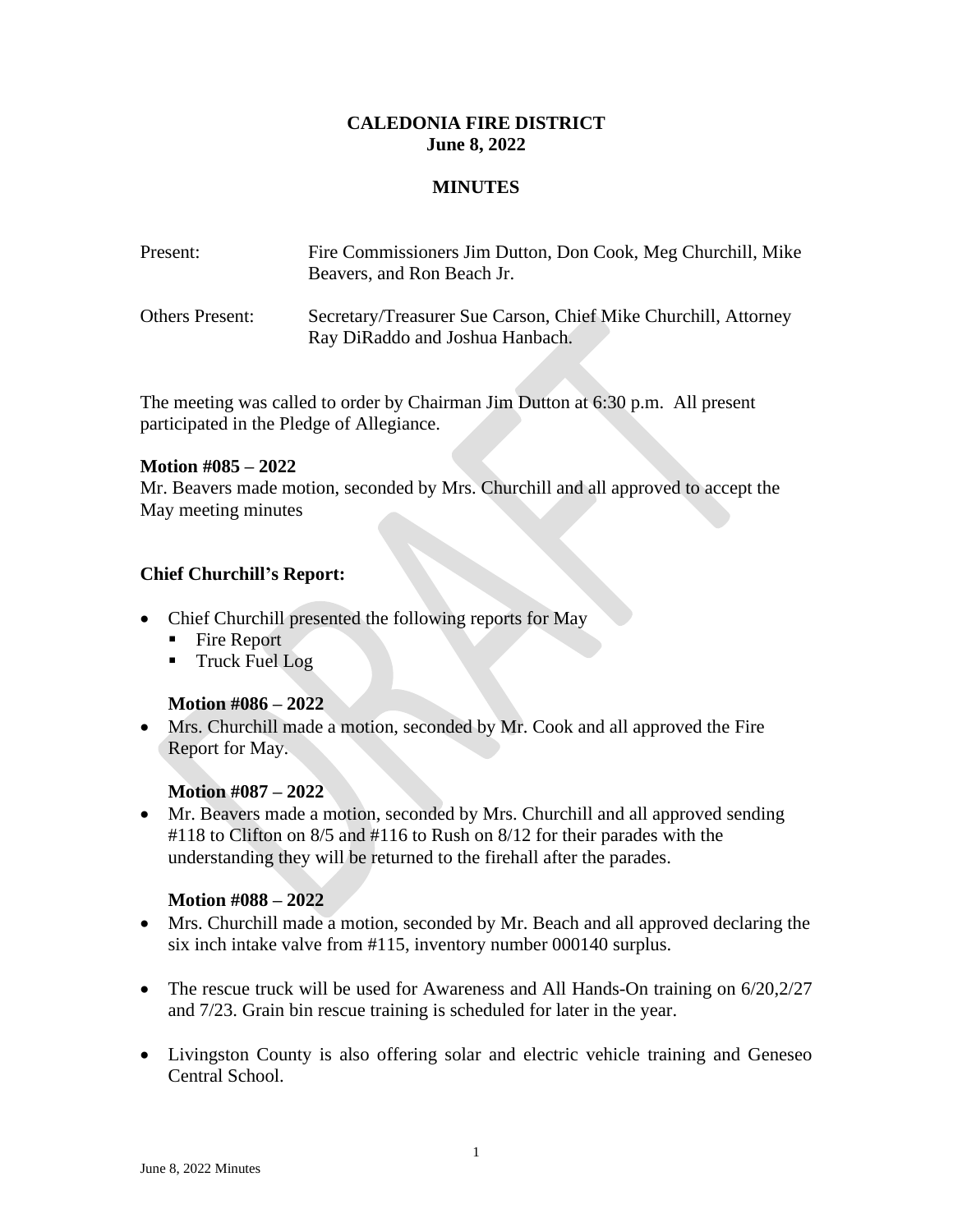• SCBA testing is in process.

# **Equipment Update**

- Turnout gear
	- Gear and one black helmet have been received with one set of boots having to be reordered.
	- Five yellow helmets are expected to arrive within a week.
	- Fire Police gear and Tom Hayes' boots have been received.
	- Attempting to confirm with MES an outstanding set of gear was ordered by Tom Harrington.
- Radios
	- Three multiband radios, including mics have bene received, charging bases are outstanding.
	- Wireless Bluetooth headsets are in.
	- Two antennas for 1101 have been received and installed.
- Miscellaneous
	- Two pails of Class B foam and the foam educator are in.
	- $\blacksquare$  #118 intake manifold has been installed.
	- Two hot stick AC current sensors are not in.

## **Motion #089 – 2022**

• A motion was made by Mr. Beavers and seconded by Mr. Beach; all approved the J.W. Jones Hall fundraiser activities as listed below with all active fire fighters eligible to participate.

### June (BR= Backroom; FR= Front room)

- $\blacksquare$  10 8<sup>th</sup> grade semi formal FR
- $\blacksquare$  11 Bridal shower FR
- $\blacksquare$  11 Baby shower BR
- $\blacksquare$  18 Birthday party FR

## **Fire Hall Construction Update**

- A discussion was held with Mr. DiRaddo on the purchase of acreage on Route 5.
- Kevin O'Donoghue was contacted to obtain an estimate to survey the 7.5 acres on Route 5. A quote of \$1,800 was given.

## **Tanker Replacement Update**

• Purchase of new tanker is on hold until 2023.